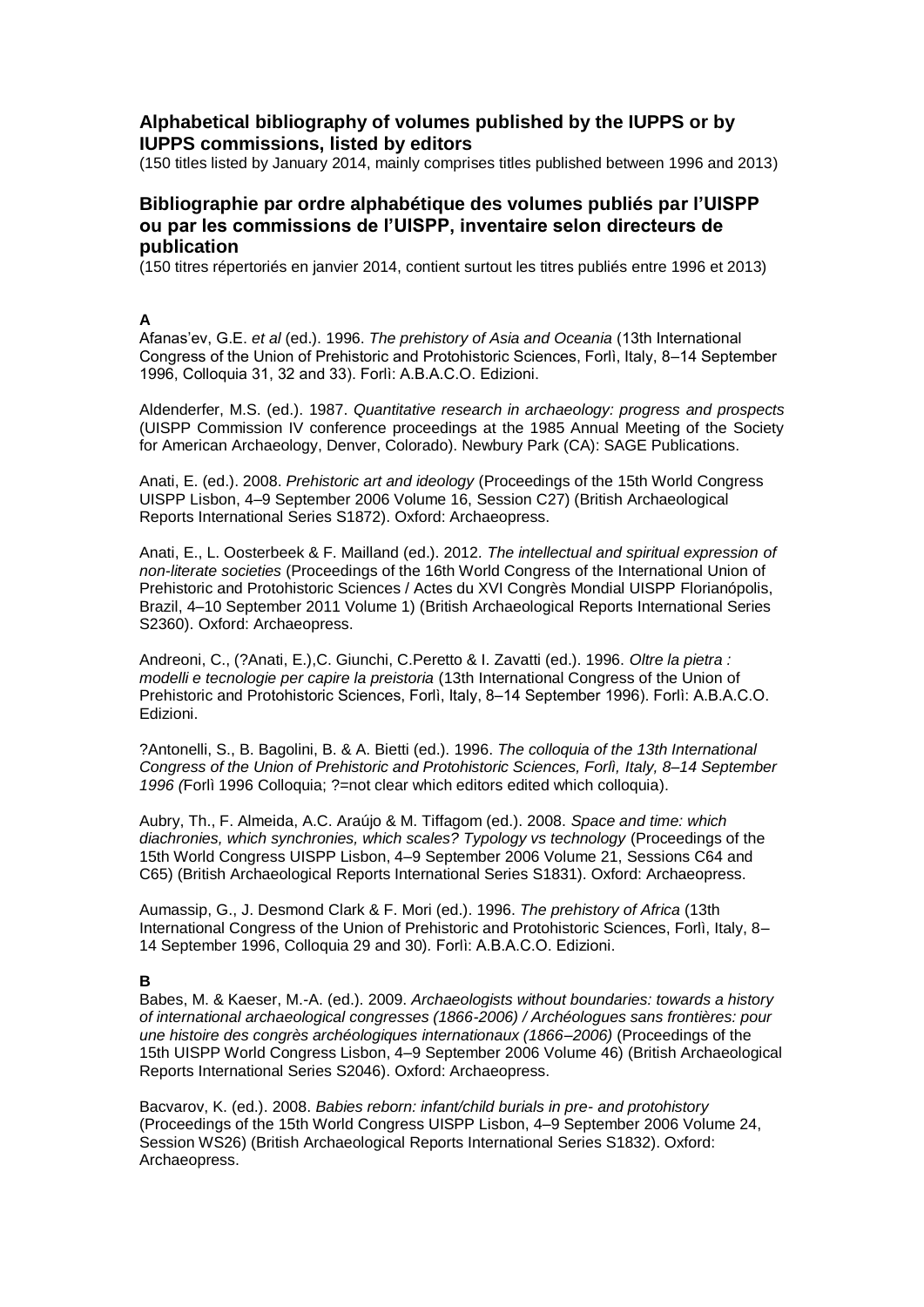?Bagolini, B., F. Facchini & R. Grifoni Cremonesi (ed.). 1996. *The colloquia of the XIII International Congress of the Union of Prehistoric and Protohistoric Sciences, Forlì, Italy, 8– 14 September 1996* (Forlì 1996 Colloquia; ?=not clear which editors edited which colloquia).

Bagolini, B. & F. Lo Schiavo (ed.). 1996. *The copper age in the Near East and Europe* (13th International Congress of the Union of Prehistoric and Protohistoric Sciences, Forlì, Italy, 8– 14 September 1996, Colloquium 19). Forlì: A.B.A.C.O. Edizioni.

Barich, B.E., Th. Tillet & K.H. Striedter (ed.). 2005. *Hunters vs. pastoralists in the Sahara: material culture and symbolic aspects* (Acts of the 14th UISPP Congress, University of Liège, Belgium, 2–8 September 2001, Colloque / Symposium 15.1) (British Archaeological Reports International Series S1338). Oxford: Archaeopress.

Bar-Yosef, O. *et al.* (ed.). 1996. *The Lower and Middle Palaeolithic* (13th International Congress of the Union of Prehistoric and Protohistoric Sciences, Forlì, Italy, 8-14 September 1996, Colloquia 9 and 10). Forlì: A.B.A.C.O. Edizioni.

Bednarik, R.G. & D. Hodgston (ed.). *Pleistocene palaeoart of the World* (Proceedings of the 15th World Congress UISPP Lisbon, 4–9 September 2006 Volume 19, Session C80) (British Archaeological Reports International Series S1804). Oxford: Archaeopress.

Belardelli, C. *et al.* (ed.). 1996. *The Bronze Age in Europe and the Mediterranean* (13th International Congress of the Union of Prehistoric and Protohistoric Sciences, Forlì, Italy, 8– 14 September 1996, Colloquia 20, 21 and 22). Forli: A.B.A.C.O. Edizioni.

Beltrán [Martínez,](http://classify.oclc.org/classify2/ClassifyDemo?search-author-txt=%22Beltr%C3%A1n+Mart%C3%ADnez%2C+Antonio%2C+1916-%22) A. & A. Vigliardi (ed.). 1996. *Art in the Palaeolithic and Mesolithic* (Colloquia Volume 8) (13th International Congress of the Union of Prehistoric and Protohistoric Sciences, Forlì, Italy, 8–14 September 1996, Colloquia 15 and 16). Forlì: A.B.A.C.O. Edizioni.

Bermond Montanari, G. & S. Narayan (ed.). 1996. *Prehistoric research in the context of contemporary society* (13th International Congress of the Union of Prehistoric and Protohistoric Sciences, Forlì, Italy, 8–14 September 1996, Colloquia 36 and 37). Forlì: A.B.A.C.O. Edizioni.

Bernardes, J.P. (ed.). 2010. *Session C55: Romanization and indigenous societies: rhythms, ruptures and continuities* (Proceedings of the 15th UISPP World Congress Lisbon, 4–9 September 200) / Actes du XV Congrès Mondial Lisbonne, 4–9 septembre 2006 Volume 34) (British Archaeological Reports International Series S2083). Oxford: Archaeopress.

Bettencourt, A.M.S., M.J. Sanches, L.B. Alves & R. Fábregas Valcarce (ed.). 2010. *Conceptualising space and place:* o*n the role of agency, memory and identity in the construction of space from the Upper Palaeolithic to the Iron Age in Europe (Proceedings of* the 15th UISPP World Congress Lisbon, 4–9 September 2006 Volume 41) (British Archaeological Reports International Series S2058). Oxford: Archaeopress.

Bietti, A., A. Cazella, I. Johnson & A. Voorrips (ed.). 1996. *Theoretical and methodological problems* (Commission IV sessions at the 13th International Congress of the Union of Prehistoric and Protohistoric Sciences, Forlì, Italy, 8–14 September 1996, Volume 1, Colloquia 1 and 2). Forlì: A.B.A.C.O. Edizioni.

Bietti Sestieri, A.M., M.C. Lentini & G. Voza (ed.). c. 1995. *Sicilia orientale ed Isole Eolie* (Guida; 13 Congresso internazionale delle scienze preistoriche e protostoriche, Forlì, Italia, 1996 / Ministero per i beni culturali e ambientali). Forlì: A.B.A.C.O. Edizioni.

Bietti Sestieri, A.M. & V. Kruta (ed.). 1996. *The Iron Age in Europe* (13th International Congress of the Union of Prehistoric and Protohistoric Sciences, Forlì, Italy, 8–14 September 1996, Colloquia 23 and 24). Forlì: A.B.A.C.O. Edizioni.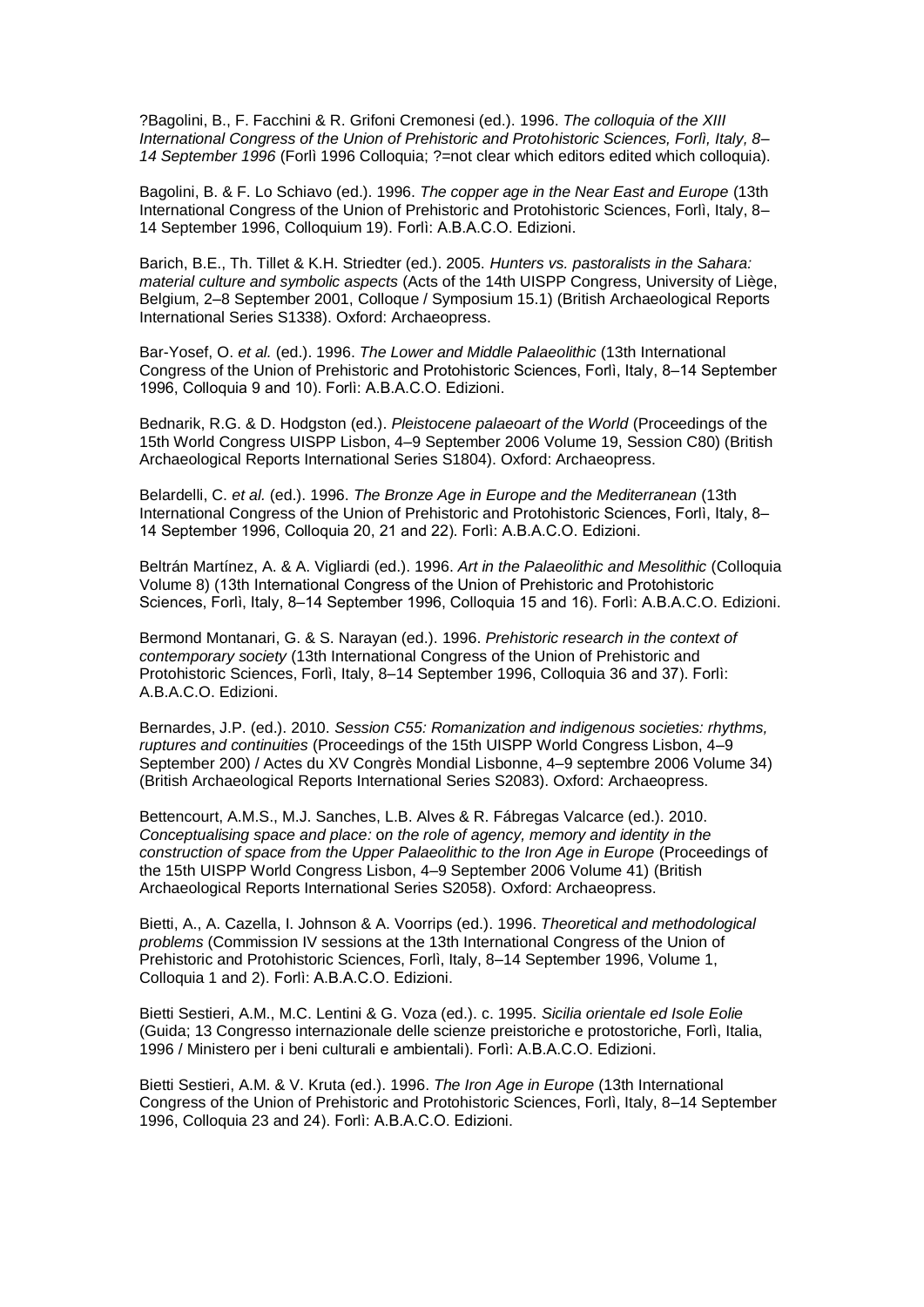Biro, K. (ed.) 2010. *Quantitative methods for the challenges in 21st century. Archaeology. Conference of the UISPP Commission 4, Budapest, 5–6 June 2009* (Archeologia e Calcolatori 21). Firenze: All'Insegna Del Giglio.

Borillo, M. & L. Bourelly (ed.). 1976) Banque de données et méthodes formelles en Archéologie préhistorique et protohistorique (Commission IV sessions at the 9th UISPP Conference, Nice, September 1976). Preprints.

Brandherm, D. & M. Trachsel (ed.). 2008. *A new dawn for the Dark Age? Shifting paradigms in Mediterranean Iron Age chronology / L'âge obscur se fait-il jour de nouveau? Les paradigmes changeants de la chronologie de l'âge du Fer en Méditerranée* (Proceedings of the 15th World Congress UISPP Lisbon, 4–9 September 2006 Volume 9, Session C53) (British Archaeological Reports International Series S1871). Oxford: Archaeopress.

Broglio, A. (ed). c. 1995. *Paleolitico, Mesolitico e Neolitico dell'Italia nord-orientale* **(**Guide archeologiche di Preistoria e protostoria in Italia 4; 13 Congresso internazionale delle scienze preistoriche e protostoriche, Forlì, Italia, 1996 / Ministero per i beni culturali e ambientali. Forlì: A.B.A.C.O. Edizioni.

Buarque, A. (ed.). 2010. *Session C22: Gardeners from South America* (Proceedings of the 15th UISPP World Congress Lisbon, 4–9 September 2006 / Actes du XV Congrès Mondial Lisbonne, 4–9 septembre 2006 Volume 36) (British Archaeological Reports International Series S2124). Oxford: Archaeopress.

Burnez-Lanotte, L. (ed.). 2003. *Production and management of lithic materials in the European Linearbandkeramik* (Acts of the 14th UISPP Congress, University of Liège, Belgium, 2–8 September 2001, Colloque / Symposium 9.3) (British Archaeological Reports International Series S1200). Oxford: Archaeopress.

#### **C**

Calado, D., M. Baldia & M. Boulanger (ed.)*.* 2010a. *Session C68 (Part I): Monumental questions: prehistoric megaliths, mounds, and enclosures* (Proceedings of the 15th UISPP World Congress Lisbon, 4–9 September 2006 / Actes du XV Congrès Mondial Lisbonne, 4–9 septembre 2006 Volume 7) (British Archaeological Reports International Series S2122). Oxford: Archaeopress.

Calado, D., M. Baldia & M. Boulanger (ed.)*.* 2010b. *Session C68 (Part II): Monumental questions: prehistoric megaliths, mounds, and enclosures* (Proceedings of the 15th UISPP World Congress Lisbon, 4–9 September 2006 / Actes du XV Congrès Mondial Lisbonne, 4–9 septembre 2006 Volume 8) (British Archaeological Reports International Series S2123). Oxford: Archaeopress.

Camps, G. (ed). 1976. *Chronologie et synchronisme dans la préhistoire circumméditerranéenne* (IXe Congrès de l'UISPP, Nice, 15 sept. 1976, Colloque 2). Nice: UISPP (Preprint?)

Capote, M., S. Consuegra, P. Díaz-del-Río & X. Terradas (ed.). 2011. *Proceedings of the 2nd International Conference of the UISPP Commission on Flint Mining in Pre- and Protohistoric Times (Madrid, 14–17 October 2009)* (British Archaeological Reports International Series S2260). Oxford: Archaeopress.

Carozza, L., D. Galop, M. Magny & J. Guilaine (ed.). 2010. *Session C88: Rythmes et causalités des dynamiques de l'anthropisation en Europe entre 6500 et 500 BC: hypothèses socio-culturelles et/ou climatiques* (Proceedings of the 15th UISPP World Congress Lisbon, 4–9 September 2006 / Actes du XV Congrès Mondial Lisbonne, 4–9 Septembre 2006 Volume 36) (British Archaeological Reports International Series S2124). Oxford: Archaeopress.

Castelletti, L. & M. Cremaschi (ed.). 1996a. *Micromorphology of deposits of anthropogenic origin* (13th International Congress of the Union of Prehistoric and Protohistoric Sciences, Forlì, Italy, 8-14 September 1996, Colloquium 6). Forlì: A.B.A.C.O. Edizioni.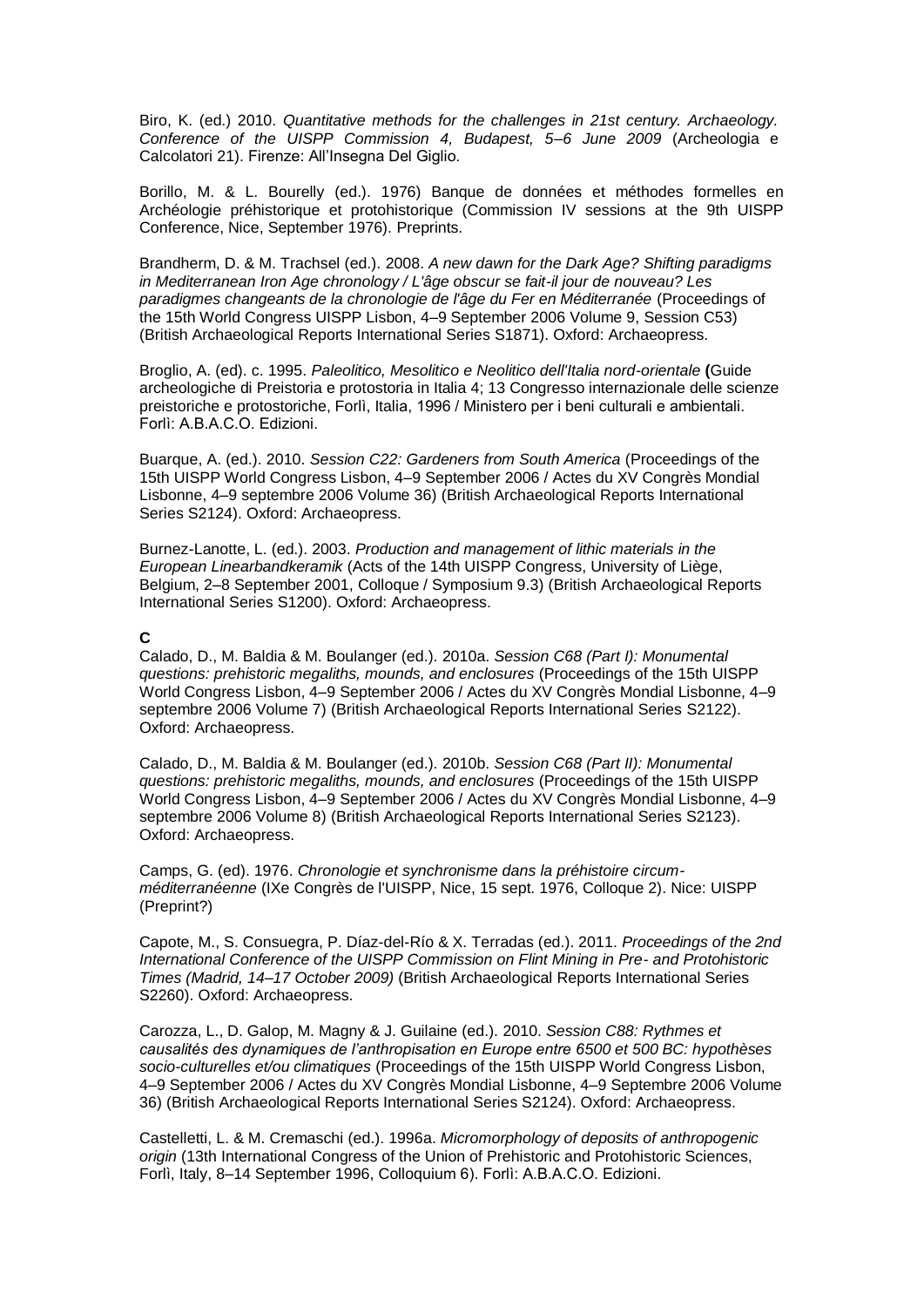Castelletti, L. & M. Cremaschi (ed.). 1996b. *Paleoecology* (13th International Congress of the Union of Prehistoric and Protohistoric Sciences, Forli, Italy, 8-14 September 1996, Colloquium 3). Forlì: A.B.A.C.O. Edizioni.

Cavulli, F. (ed.). 2009. *Session WS28: Defining a methodological approach to interpret structural evidence* (Proceedings of the 15th UISPP World Congress Lisbon, 4–9 September 2006 Volume 32) (British Archaeological Reports International Series S2045). Oxford: Archaeopress.

Cavulli, F., M.I. Prudêncio & M.I. Dias (ed.). 2009. *Defining a methodological approach to interpret structural evidence* and *Archaeometry* (Proceedings of the 15th UISPP World Congress Lisbon, 4–9 September 2006 Volume 32) (British Archaeological Reports International Series S2045). Oxford: Archaeopress.

Clottes, J. (ed.). 1976. *Pyrénées : livret-guide de l'excursion A5 du IXe congrès de l'Union Internationale des Sciences Préhistoriques et Protohistoriques, 3 au 12 sept. 1976*. Nice: UISPP.

Coimbra, F. & G. Dimitriadis (ed.). 2008. *Cognitive archaeology as symbolic archaeology*  (Proceedings of the 15th World Congress UISPP Lisbon, 4–9 September 2006 Volume 23) (British Archaeological Reports International Series S1737). Oxford: Archaeopress.

Coimbra, F. & L. Dubal (ed.). 2008. *Symbolism in rock art* (Proceedings of the 15th World Congress UISPP Lisbon, 4–9 September 2006 Volume 25, Session WS34) (British Archaeological Reports International Series S1793). Oxford: Archaeopress.

Combier, J. (ed.). 1976. *L'évolution de l'acheuléen en Europe* (IXe Congrès de l'Union Internationale des Sciences Préhistoriques et Protohistoriques, Nice 1976, Colloque10). Nice: UISPP (Preprint?)

Combier, J. & J.-P. Thévenot (ed.) 1976. *Bassin du Rhône paléolithique et néolithique : livretguide de l'excursion A8 du IXe congrès de l'Union Internationale des Sciences Préhistoriques et Protohistoriques, dimanche 5 au dimanche 12 septembre 1976*. Nice: UISPP.

Costamagno, S. & V. Laroulandie (ed.). 2003. *Mode de vie au Magdalénien: apports de l'archéozoologie / Zooarchaeological insights into Magdalenian lifeways* (Acts of the 14th UISPP Congress, University of Liège, Belgium, 2–8 September 2001, Colloque / Symposium 6.4) (British Archaeological Reports International Series S1144). Oxford: Archaeopress.

Courtin, J. (ed.). 1976. *Sites néolithiques et protohistoriques de la région de Nice : livret-guide de l'excursion B2 du IXe congrès de l'Union Internationale des Sciences Préhistoriques et Protohistoriques, 16 sept. 1976*. Nice: UISPP.

Cowgill, G.L. & K.W. Kintigh (ed.). Forthcoming. *When archaeological problems demand quantitative methods* (UISPP Commission IV conference in Scottsdale, Arizona, November 1998).

Cowgill, G.L., R. Whallon & B.S. Ottaway (ed.). 1981. *Manejo de datos y métodos matemáticos de arqueología* (Commission IV sessions at the 10th UISPP conference, Mexico City, October 1981). Preprints.

Crubézy, E. *et al.* (ed.). 2009. *Humans: evolution and environment* (Proceedings of the 15th UISPP World Congress Lisbon, 4–9 September 2006 Volume 22, Sessions C06, C08, C14, C62 and WS32) (British Archaeological Reports International Series S2026). Oxford: Archaeopress.

Cruz, A.R. (ed.). 2010. *Session S04: Agro-pastoralism and early metallurgy sessions*. (Proceedings of the 15th UISPP World Congress Lisbon, 4–9 September 2006 / Actes du XV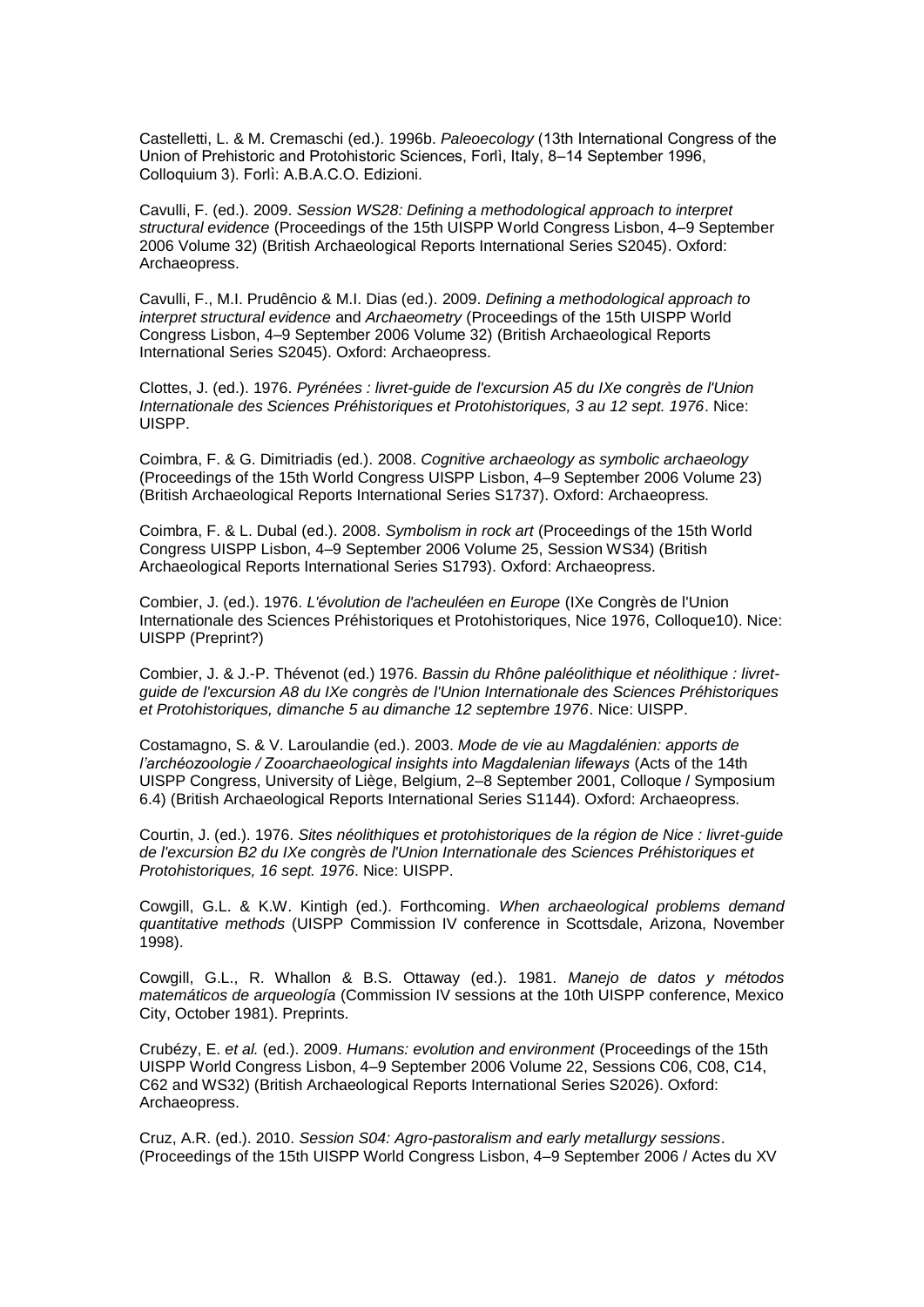Congrès Mondial Lisbonne, 4–9 septembre 2006 Volume 36) (British Archaeological Reports International Series S2124). Oxford: Archaeopress.

**D**

Darlas, A. & D. Mihailović (ed.). 2008. The Palaeolithic of the Balkans (Proceedings of the 15th World Congress UISPP Lisbon, 4–9 September 2006 Volume 17, Session C33) (British Archaeological Reports International Series S1819). Oxford: Archaeopress.

de Beaune, S.A., F.L. Coolidge & T. Wynn (ed.) 2009. *Cognitive archaeology and human evolution*: Cambridge: Cambridge University Press.

de Lumley, H. (ed.). 1976. *La préhistoire française. Tome 1* : *le*s *civilisations paléolithiques et mésolithiques de la France (publié à l'occasion du IXe Congrès de l'UISPP, Nice 1976).* Paris : CNRS.

de Lumley, H. & L. Barral (ed.). 1976. *Sites paléolithiques de la région de Nice et grottes de Grimaldi: livret-guide de l'excursion B 1 du IXe congrès de l'Union Internationale des Sciences Préhistoriques et Protohistoriques*. Nice: UISPP.

Di Lernia, S. & G. Manzi (ed.). 1998. *Before food production in North Africa: questions and tools dealing with resource exploration and population dynamics at 12,000–7000 bp* (13th International Congress of the Union of Prehistoric and Protohistoric Sciences, Forlì, Italy, 8-14 September 1996). Forlì: A.B.A.C.O. Edizioni.

Dimitriadis, G., D. Seglie & G.Munoz (ed.). 2009. *Rock art and museum* (Proceedings of the 15th World Congress UISPP Lisbon, 4–-9 September 2006 Volume 30, Session WS19) (British Archaeological Reports International Series S1997). Oxford: Archaeopress.

Diniz, M. (ed.). 2008. *The Early Neolithic in the Iberian Peninsula: regional and transregional components / Le Néolithique ancien dans la Péninsule Ibérique: les éléments regionaux et transregionaux* (Proceedings of the 15th World Congress UISPP Lisbon, 4–9 September 2006 Volume 18) (British Archaeological Reports International Series S1857). Oxford: Archaeopress.

Djindjian, F. & P. Moscati (ed.). 2002. *Proceedings of the Commission IV Symposia 1.3, 1.5, 1.8 & 1.10, 14th Congress of the International Union of Prehistoric and Protohistoric Sciences*  Liège, Belgium, September 2001 (Archeologia e Calcolatori 13). Firenze: All'Insegna Del Giglio.

Djindjian, F. & L. Oosterbeek (ed.). 2009 *Symbolic spaces in prehistoric art: territories, travels and site locations* (Proceedings of the 15th World Congress UISPP Lisbon, 4–9 September 2006 Volume 40, Session C28) (British Archaeological Reports International Series S1999). Oxford: Archaeopress.

Djindjian, F. & S. Robert (ed.). 2013. *Understanding landscapes, from land discovery to their spatial organization / Le franchissement des détroits et des bras de mer aux périodes pré- et protohistoriques* (Proceedings of the 16th World Congress of the International Union of Prehistoric and Protohistoric Sciences, Florianópolis, Brazil, 4–10 September 2011 Volume 4, Sessions C19 and C22) (British Archaeological Reports International Series S2541). Oxford: Archaeopress.

Djindjian F., H. Noizet, L. Costa & F. Pouget (ed.). 2008: *Webmapping in the historical and archaeological sciences (Archeologia e Calcolatori 19). Firenze: All'insegna Del Giglio.* Available at: [http://soi.cnr.it/archcalc/indice/PDF19/1\\_Djindjian.pdf.](http://soi.cnr.it/archcalc/indice/PDF19/1_Djindjian.pdf)

Djindjian, F., J. Kozlowski & N. Bicho (ed.). 2009. *Le concept de territoires dans le Paléolithique supérieur européen* (Proceedings of the 15th World Congress UISPP Lisbon, 4– 9 September 2006 Volume 3, Session C16) (British Archaeological Reports International Series S1938). Oxford: Archaeopress.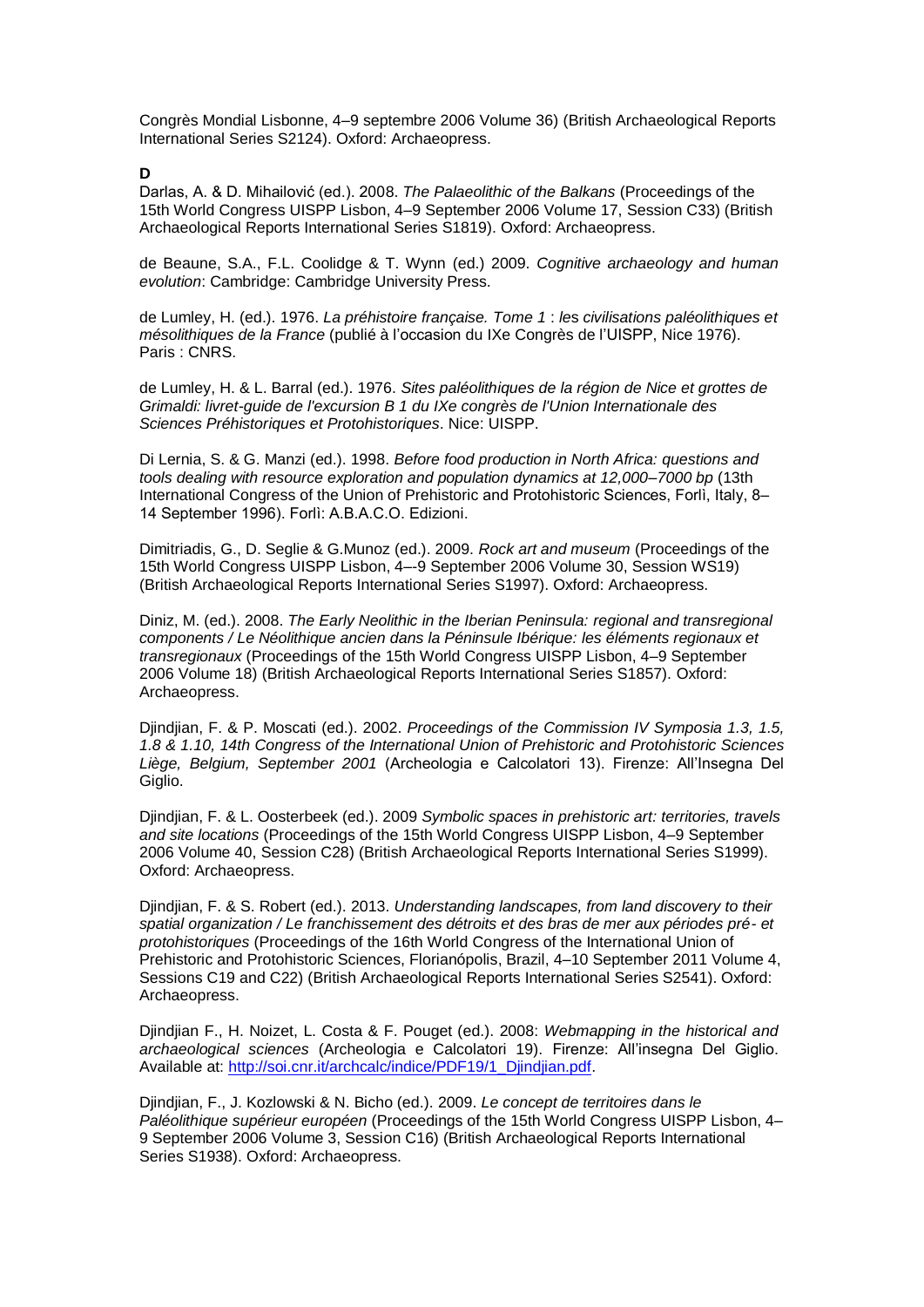Duval, P.M. & V. Kruta (ed.). 1976. Les mouvements celtiques à partir du Ve siècle avant notre ère (IXe Congrès de l'Union Internationale des Sciences Préhistoriques et Protohistoriques, Colloque 28). Nice: UISPP (Preprint?)

#### **F**

Facchini, F. (ed.). 1996. *The first humans and their cultural manifestations* (13th International Congress of the Union of Prehistoric and Protohistoric Sciences, Forlì, Italy, 8–14 September 1996, Colloquia 7 and 8). Forli: A.B.A.C.O. Edizioni.

Fidalgo, C. & L. Oosterbeek (ed.). 2010a. *Proceedings of the 15th UISPP World Congress (Lisbon, 4–9 September 2006) / Actes du XV Congrès Mondial (Lisbonne, 4–9 septembre 2006)* Volume 35 (British Archaeological Reports International Series S2108). Oxford: Archaeopress.

Fidalgo, C. & L. Oosterbeek (ed.). 2010b. *Proceedings of the 15th UISPP World Congress (Lisbon, 4–9 September 2006) / Actes du XV Congrès Mondial (Lisbonne, 4–9 septembre 2006)* Volume 36 (British Archaeological Reports International Series S2124). Oxford: Archaeopress.

Fontana, L., A. Bridault & F.-X. Chauvière (ed.). 2009. *In search of total animal exploitation: case studies from the Upper Palaeolithic and Mesolithic* (Proceedings of the 15th UISPP World Congress Lisbon, 4–9 September 2006 Volume 42, Session C61) (British Archaeological Reports International Series S2040). Oxford: John & Erica Hedges.

Francovich, R., G.P. Brogiolo, S. Gelichi, R. Hodges & H. Steuer (ed.). 1996. *Archaeology and history of the Middle Ages* (13th International Congress of the Union of Prehistoric and Protohistoric Sciences, Forlì, Italy, 8–14 September 1996). Forlì: A.B.A.C.O. Edizioni.

Freeman, L.G. (ed.). 1976. *Les structures d'habitat au Paléolithique moyen* (IXe Congrès de l'Union Internationale des Sciences Préhistoriques et Protohistoriques, Colloque 11). Nice: UISPP (Preprint?)

Funari, P.P., N. Oliveira, A. Zarankin, X. Senatore & L. Dominguez (ed.). 2010. *Session C32: Contemporary issues in Historical Archaeology* (Proceedings of the 15th UISPP World Congress Lisbon, 4–9 September 200) / Actes du XV Congrès Mondial Lisbonne, 4–9 septembre 2006 Volume 34) (British Archaeological Reports International Series S2083). Oxford: Archaeopress.

## **G**

Gambassini, P. (ed.). c. 1995. *Il Paleolitico dell'Italia centro-meridionale*. (Guide archeologiche di Preistoria e protostoria in Italia 1; 13 Congresso internazionale delle scienze preistoriche e protostoriche, Forlì, Italia, 1996 / Ministero per i beni culturali e ambientali. Forlì: A.B.A.C.O. Edizioni.

Gheorghiu, D. (ed.). 2003. *Chalcolithic and Early Bronze Age hydrostrategies* (Acts of the 14th UISPP Congress, University of Liège, Belgium, 2–8 September 2001, Colloques / Symposia C10.2) (British Archaeological Reports International Series S1123). Oxford: Archaeopress.

Gheorgiu, D, (ed.). 2010. *Session C35: Neolithic and Chalcolithic architecture in Eurasia: building techniques and spatial organisation* (Proceedings of the 15th UISPP World Congress Lisbon, 4–9 September 2006 / Actes du XV Congrès Mondial Lisbonne, 4–9 septembre 2006 Volume 48) (British Archaeological Reports International Series S2097). Oxford: Archaeopress.

Ghosh, A. (ed.). 1976. *Le Paléolithique inférieur et moyen en Inde, en Asie centrale, en Chine et dans le sud-est asiatique* (IXe Congrès de l'Union Internationale des Sciences Préhistoriques et Protohistoriques, Colloque 7). Nice: UISPP (Preprint?)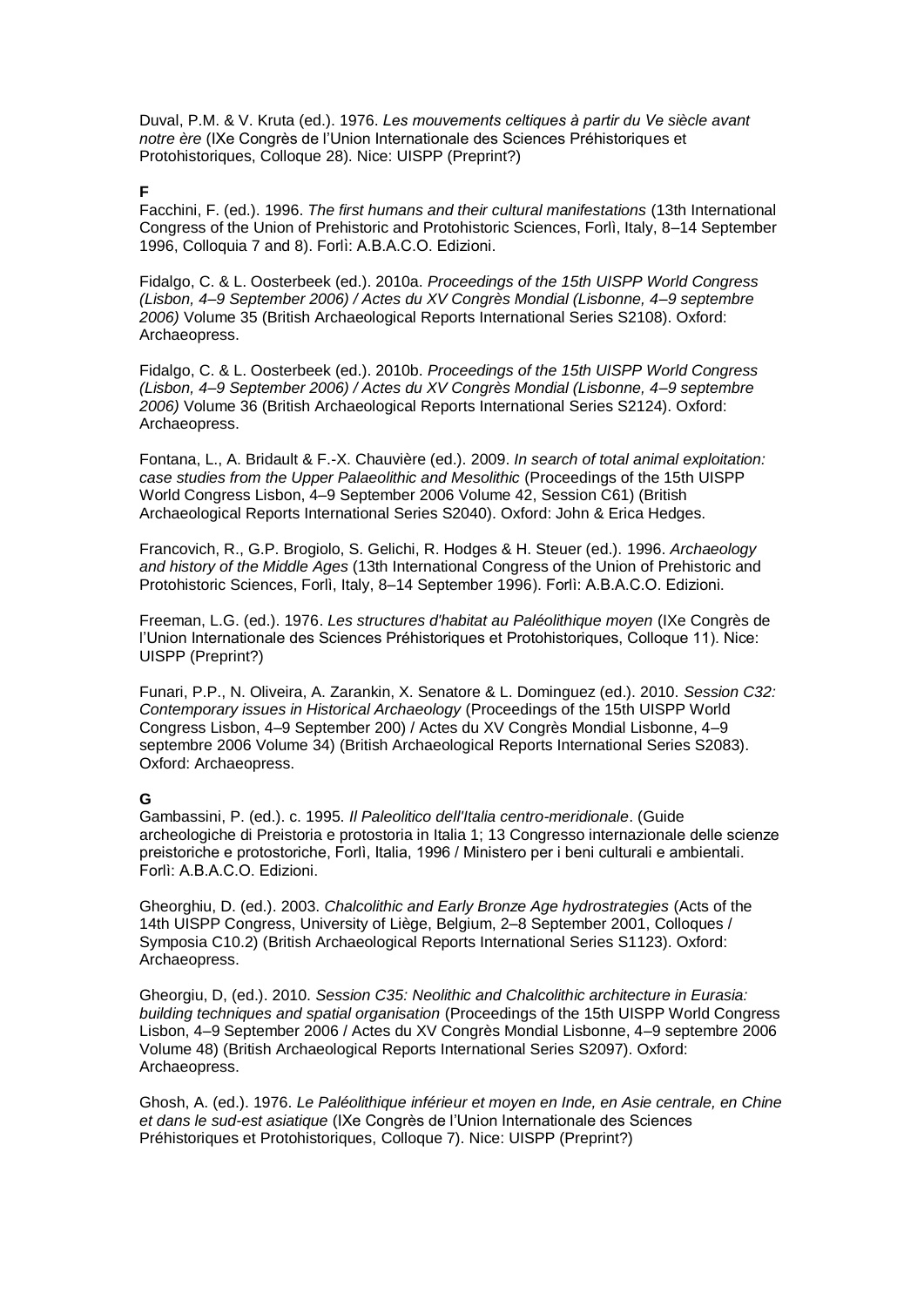Giligny, F., L. Costa, F. Djindjian, P. Ciezar & B. Desachy. 2012. *JIAP 2010. Acts of the second days "Computer and Archaeology" in Paris (11–12 June 2010)* (Archeologia e Calcolatori 2012, supplemento 3). Firenze: All'Insegna Del Giglio.

Giumlia-Mair, A. & F. Lo Schiavo (ed.). 2003. *Le problème de l'étain à l'origine de la métallurgie / The problem of early tin* (Acts of the 14th UISPP Congress, University of Liège, Belgium, 2–8 September 2001, Colloque / Symposium 11.2) (British Archaeological Reports International Series S1199). Oxford: Archaeopress.

Grifoni Cremonesi, R., J. Guilaine & J. L'Helgouach (ed.). 1996. The Neolithic in the Near *East and Europe. Megalithism* (Colloquia Volume 9) (13th International Congress of the Union of Prehistoric and Protohistoric Sciences, Forlì, Italy, 8–14 September 1996, Colloquium 16 . Forlì: A.B.A.C.O. Edizioni.

Grimaldi, S. & S. Cura (ed.). 2009. *Technological analysis on quartzite exploitation* (Proceedings of the XV World Congress UISPP Lisbon, 4–9 September 2006 Volume 39, Session WS15) (British Archaeological Reports International Series S1998). Oxford: Archaeopress.

Grimaldi, S. & T. Perrin (ed.). 2008. *Mountain environments in prehistoric Europe: settlement and mobility strategies from Palaeolithic to the Early Bronze Age* (Proceedings of the 15th World Congress UISPP Lisbon, 4–9 September 2006 Volume 26, Session C31) (British Archaeological Reports International Series S1885). Oxford: Archaeopress.

Groenen, M. (ed.). 2013. *Expressions esthétiques et comportements techniques au Paléolithique / Aesthetic expressions and technical behaviours in the Palaeolithic age* (Actes des sessions thématiques 36 et 37 du 16e Congrès mondial de l'UISPP / Proceedings of thematic sessions 36 and 37 of the 16th World Congress of the IUPPS, Florianópolis, Brazil, 4–10 September 2011) (British Archaeological Reports International Series S2496). Oxford: Archaeopress.

Groenen, M. & D. Martens (ed.). 2010. *Session C74: Methods of art history tested against prehistory* (Proceedings of the 15th UISPP World Congress Lisbon, 4–9 September 2006 / Actes du XV Congrès Mondial Lisbonne, 4–9 septembre 2006 Volume 35) (British Archaeological Reports International Series S2108). Oxford: Archaeopress.

Guerreschi, A., C. Peretto & L. Prati (ed.). c. 1995. *Emilia-Romagna* (Guide archeologiche di Preistoria e Protostoria in Italia 3; 13 Congresso internazionale delle scienze preistoriche e protostoriche, Forlì, Italia, 1996 / Ministero per i beni culturali e ambientali / Instituto per i beni artistici culturali e naturali della regione Emilia Romagna). Forlì: A.B.A.C.O. Edizioni.

Guilaine, J. (ed.). 1976a. *La préhistoire française. Tome 2* : *les civilisations néolithiques et protohistoriques de la France* (publié à l'occasion du IXe Congrès de l'UISPP, Nice 1976). Paris : CNRS.

Guilaine, J. (ed.). 1976b. *La Civilisation des vases campaniformes* (IXe congrès e 'Union Internationale des Sciences Préhistoriques et Protohistoriques, Nice, 14 sept. 1976, Colloque 24). Nice: UISPP (Preprint?)

Guilaine, J. & P.-L. van Berg (ed.). 2006. *La Néolithisation / The Neolithisation process* (Acts of the 14th UISPP Congress, University of Liège, Belgium, 2–8 September 2001, Colloque / Symposium 9.2) (British Archaeological Reports International Series S1520). Oxford: Archaeopress. AVAILABLE AS PDF DOWNLOAD ONLY.

#### **H**

Hester, T., L. Larencich-Minelli & S. Salvatori (ed). 1996. *The prehistory of the Americas* (13th International Congress of the Union of Prehistoric and Protohistoric Sciences, Forlì, Italy, 8– 14 September 1996, Colloquia 34 and 35). Forli: A.B.A.C.O. Edizioni.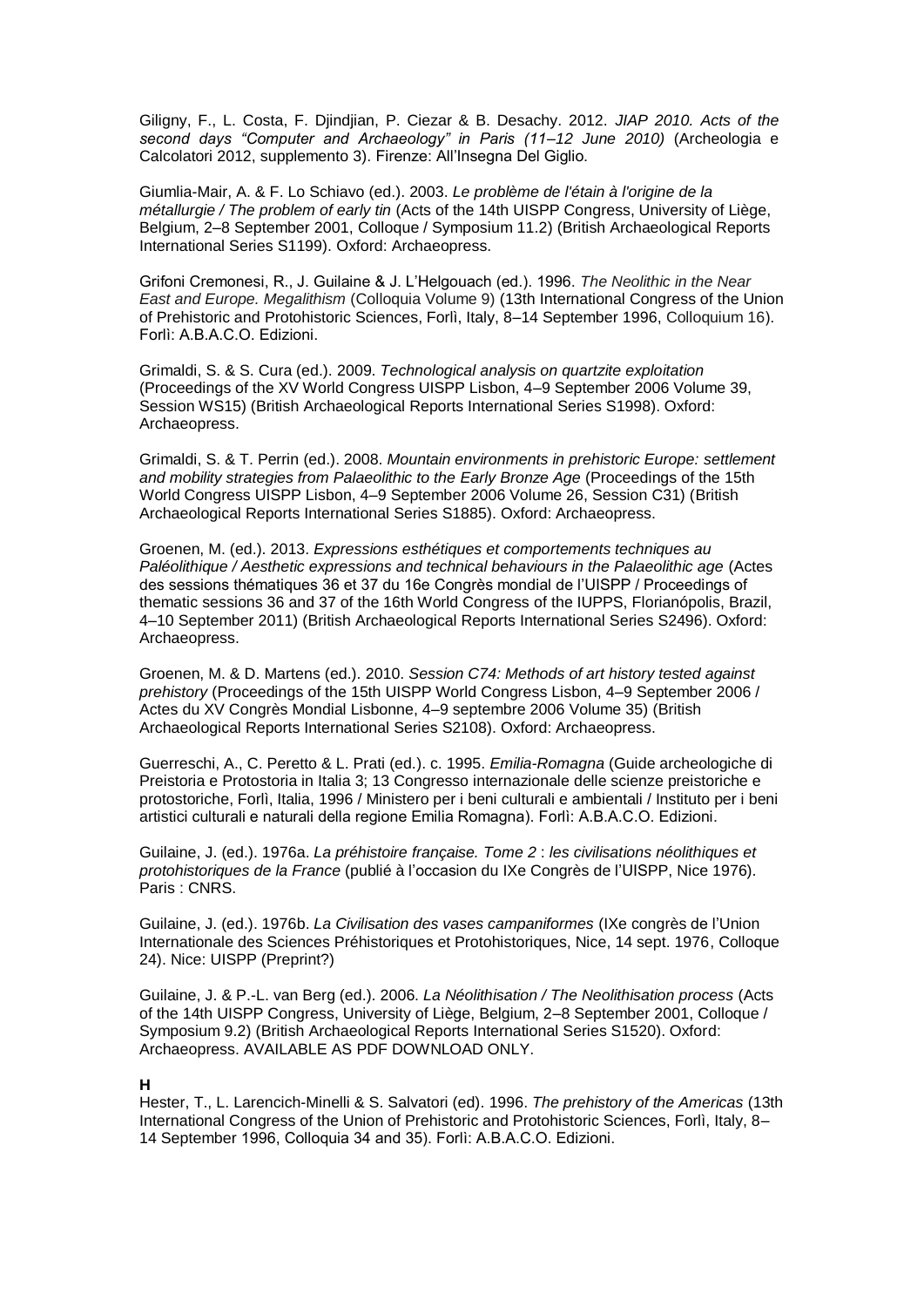Heyd, Th. & J. Clegg (ed.). 2008. *Aesthetics and Rock Art III symposium* (Proceedings of the 15th World Congress UISPP Lisbon, 4–9 September 2006 Volume 10, Session C73) (British Archaeological Reports International Series S1818). Oxford: Archaeopress.

Higgs, E. (ed.) 1976. *Origine de l'élevage et de la domestication* (IXe Congrès de l'Union [Internationale des Sciences Préhistoriques et Protohistoriques, C](http://vufind.carli.illinois.edu/vf-uiu/Search/Home?lookfor=%22IXe%20%5Bi.e.%20Neuvi%C3%A8me%5D%20congr%C3%A8s%20(Union%20internationale%20des%20sciences%20pr%C3%A9historiques%20et%20protohistoriques)%20%22%20&type=title&start_over=1)olloque 20). Nice: UISPP (Preprint?)

### **J**

Joffroy, R. (ed.). 1976a. *Le passage du 1er au 2e âge du Fer en Europe* (IXe Congrès de l'Union Internationale des Sciences Préhistoriques et Protohistoriques, Colloque 29), Nice: UISPP (Preprint?)

Joffroy, R. (ed.) 1976b. *Champagne, Bourgogne : livret-guide de l'excursion A2 du IXe congrès de l'Union Internationale des Sciences Préhistoriques et Protohistoriques, 5 au 10 sept. 1976*. Nice: UISPP.

Johnson, I. (ed.) 1994. *Methods in the mountains* (Proceedings of UISPP Commission IV Meeting, Mount Victoria Australia, August 1993). Sydney: Sydney University Archaeological Method series 2.

Johnson, I. & M. North (ed.) 1997. *Archaeological applications of GIS* (Proceedings of the 13th UISPP Congress, Forli, Italy, September 1996, Colloquium 2). Electronic resource, CD. Sydney: Archaeological Computing Laboratory, University of Sydney.

### **K**

Kamermans, H., M. Gojda & A.G. Posluschny (ed.). 2014. *A sense of the past: studies in current archaeological applications of remote sensing and non-invasive prospection methods*  (Proceedings of the 16thWorld Congress of the UISPP, Florianópolis, Brazil 4–10 September 2011, Commission 4, a UISPP Commission 4 session in Leiden, The Netherlands, 2 November 2012, and a session at the EAA Annual Meeting in Helsinki, Finland 29 August–1 September 2012) (British Archaeological Reports International Series S2588). Oxford: Archaeopress.

Keyser, J. & M. Greer (ed.). 2010. *Session WS37: Current state of North American rock art* (Proceedings of the 15th UISPP World Congress Lisbon, 4–9 September 2006 / Actes du XV Congrès Mondial Lisbonne, 4–9 septembre 2006 Volume 35) (British Archaeological Reports International Series S2108). Oxford: Archaeopress.

Kolber, J., J. Clegg & A. Distel (ed.). 2010. *Session C81: Spirals and circular forms: the most common rock art in the world?* (Proceedings of the 15th UISPP World Congress Lisbon, 4–9 September 2006 / Actes du XV Congrès Mondial Lisbonne, 4–9 septembre 2006 Volume 35) (British Archaeological Reports International Series S2108). Oxford: Archaeopress.

Kornfeld, M., S. Vasil'ev & L. Miotti (ed.). 2007. On shelter's ledge: histories, theories and methods of rockshelter research /Près du bord d'un abri: Les histories, théories et méthodes *de recherches sur les abris sous roche* (Proceedings of the 15th World Congress UISPP Lisbon, 4–9 September 2006 Volume 14, Session C54) (British Archaeological Reports International Series S1655). Oxford: Archaeopress.

Kozłowski, J.K. (ed.). 1976. L'Aurignacien en Europe (IXe congrès de l'Union Internationale des Sciences Préhistoriques et Protohistoriques, 13 sept. 1976, Nice, Colloque 16). Nice: UISPP (Preprint?)

Kozlowski, J.K. & M. Nowak (ed.). 2008. *Mesolithic/Neolithic interactions in the Balkans and in the Middle Danube Basin* (Proceedings of the 15th World Congress UISPP Lisbon, 4–9 September 2006 Volume 6) (British Archaeological Reports International Series S1726). Oxford: Archaeopress.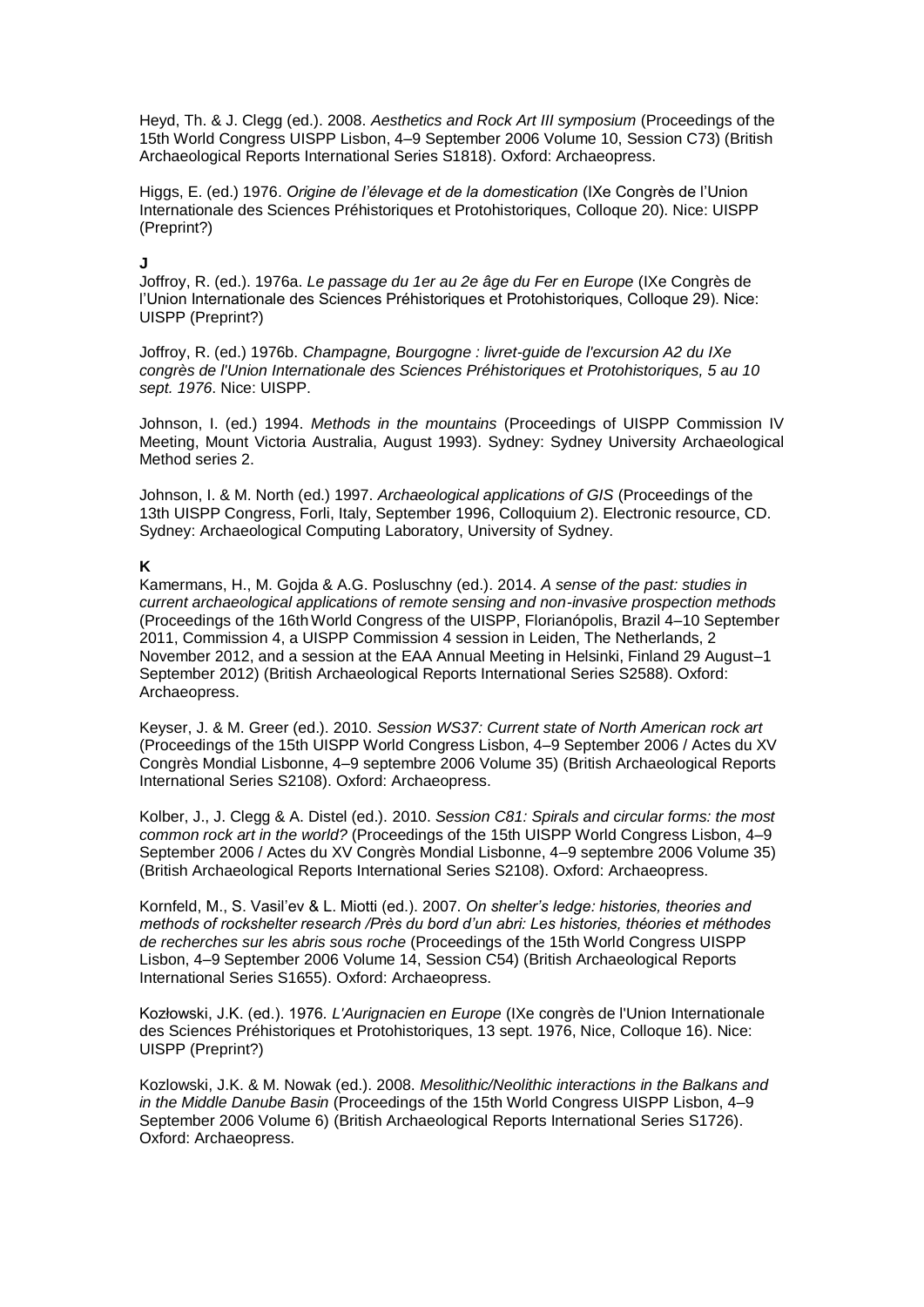Kozłowski, S.K. & C. Tozzi (ed.). 1996. *The Mesolithic* (13th International Congress of the Union of Prehistoric and Protohistoric Sciences, Forlì, Italy, 8–14 September 1996). Forlì: A.B.A.C.O. Edizioni.

Kumar, G. & R. Bednarik (ed.). 2010. *Session S07: Global state of the art* (Proceedings of the 15th UISPP World Congress Lisbon, 4–9 September 2006 / Actes du XV Congrès Mondial Lisbonne, 4–9 septembre 2006 Volume 35) (British Archaeological Reports International Series S2108). Oxford: Archaeopress.

**L**

La Torre, G.F. c.1995. *La fascia tirrenica da Napoli a Reggio Calabria* (Guide archeologiche di Preistoria e Protostoria in Italia 9; 13 Congresso internazionale delle scienze preistoriche e protostoriche, Forlì, Italia, 1996). Forlì: A.B.A.C.O. Edizioni.

Laxton, R.R. & A. Voorrips (ed.).1991. Commission IV sessions at the 12th UISPP Conference, Bratislava, September 1991, Volume 1. Bratislava: Académie des Sciences.

Le Brun-Ricalens, F., J.G. Bordes & F Bon (ed.). 2005. *Productions lamellaires attribuées à l'Aurignacien :chaînes opératoires et perspectives technoculturelles* (Actes du XIVe Congrès International de l'UISPP, Colloque C6.7). Luxembourg : Musée national d'histoire et d'art (ArchéoLogiques 1).

Leroi-Gourhan, A., J. Allain & M. Brézillon (ed.). 1976. *Sud du Bassin parisien : livret-guide de l'excursion A1 du IXe congrès de l'Union Internationale des Sciences Préhistoriques et Protohistoriques, du 3 au 12 sept. 1976*. Nice: UISPP.

Livingstone Smith, A., D. Bosquet & R. Martineau (ed.). 2005. *Pottery manufacturing processes: reconstitution and interpretation* (Acts of the 14th UISPP Congress, University of Liège, Belgium, 2–8 September 2001, Colloque/Symposium 2.1) (British Archaeological Reports International Series S1349). Oxford: Archaeopress.

Luiselli, B. & P. Pensabene (ed.). 1996. *The Roman period (in the provinces and the barbaric world)* (13th International Congress of the Union of Prehistoric and Protohistoric Sciences, Forlì, Italy, 8–14 September 1996, Colloquia 25 and 26). Forlì: A.B.A.C.O. Edizioni.

### **M**

Mafart, B. & H. Delingette (ed.). 2002. *Three-dimensional imaging in paleoanthropology and prehistoric archaeology* (Acts of the 14th UISPP Congress, University of Liège, Belgium, 2–8 September 2001 Colloque / Symposium 1.7) (British Archaeological Reports International Series S1049). Oxford: Archaeopress. AVAILABLE AS PDF DOWNLOAD ONLY.

Maggi, R., F. Martini & L. Sarti (ed.). c. 1995. *Toscana e Liguria* (Guida; 13 Congresso internazionale delle scienze preistoriche e protostoriche, Forlì, Italia, 1996 / Ministero per i beni culturali e ambientali). Forlì: A.B.A.C.O. Edizioni.

Mateus, J.E. & P. Queiroz (ed.). 2010. *Session C11: Ancient cultural landscapes in South Europe – their ecological setting and evolution* (Proceedings of the 15th UISPP World Congress Lisbon, 4–9 September 2006 / Actes du XV Congrès Mondial Lisbonne, 4–9 septembre 2006 Volume 36) (British Archaeological Reports International Series S2124). Oxford: Archaeopress.

Midgley, M.S. (ed.). 2009 *Antiquarians at the megaliths* (Proceedings of the 15th World Congress UISPP Lisbon, 4–9 September 2006 Volume 38) (British Archaeological Reports International Series S1956). Oxford: Archaeopress.

Milliken, S, & M. Peresani (ed.). 1998. *Lithic technology : from raw material procurement to tool production*(13th International Congress of the Union of Prehistoric and Protohistoric Sciences, Forlì, Italy, 8-14 September 1996, Workshop 12). Ferrara: Università degli Studi di Ferrara, Dipartimento di Scienze Geologiche e Paleontologiche.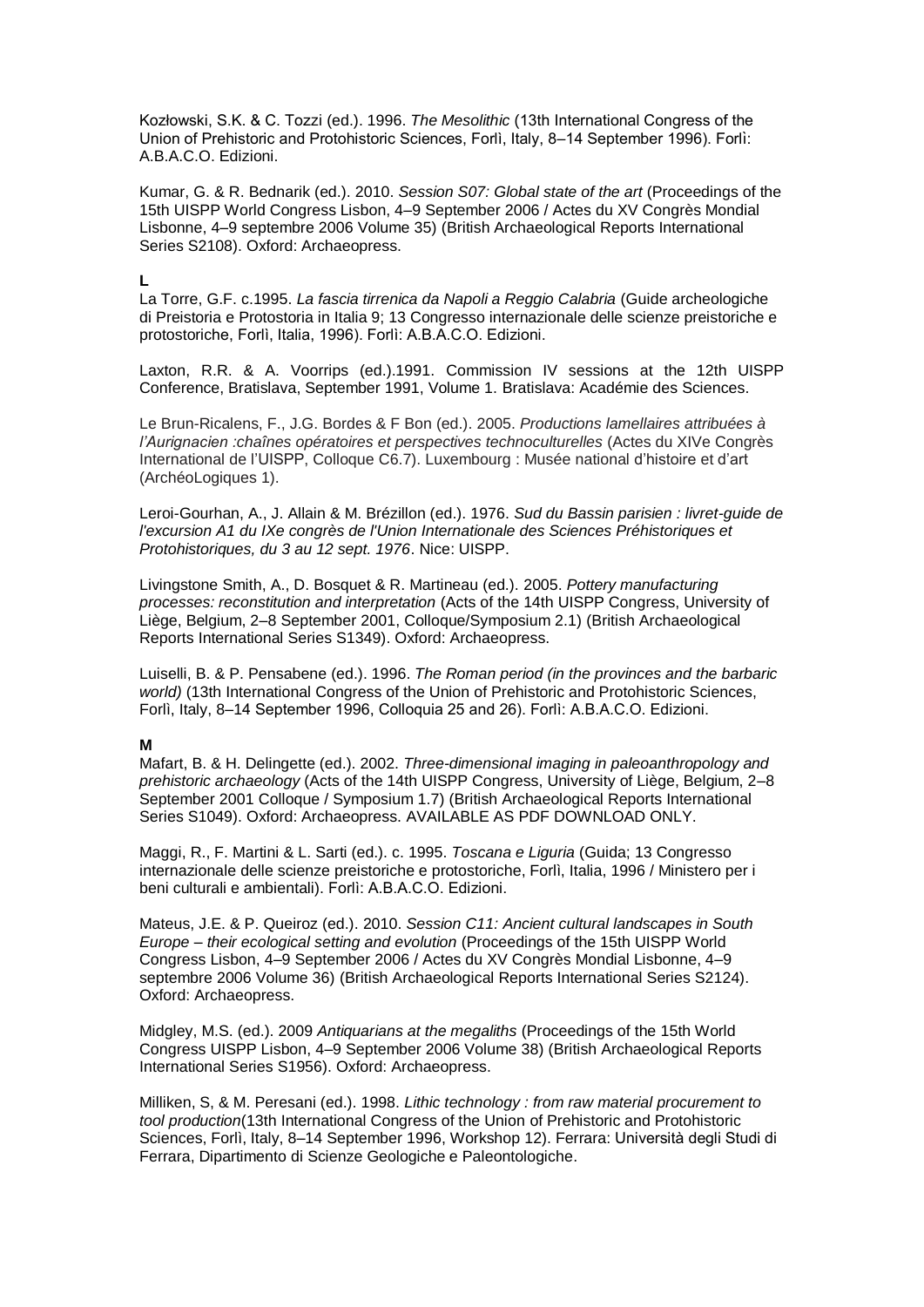Moncel, M.-H., A.-M. Moigne, M. Arzarello & C. Peretto (ed.). 2008. *Aires d'approvisionnement en matières premières et aires d'approvisionnement en ressources alimentaires : approche intégrée des comportements / Raw material supply areas and food supply areas: integrated approach of the behaviours* (Proceedings of the 15th World Congress UISPP Lisbon, 4–9 September 2006 Volume 5, Session WS23) (British Archaeological Reports International Series S1725). Oxford: Archaeopress.

Montet-White, A. Palma di Cesnola, A. & K. Valoch (ed.). 1996. *The Upper Palaeolithic (*13th International Congress of the Union of Prehistoric and Protohistoric Sciences, Forlì, Italy, 8-14 September 1996, Colloquia 11 and 12). Forlì: A.B.A.C.O. Edizioni.

Müller-Karpe, H. (ed.). 1976. *Les débuts de la métallurgie* (Nice, mercredi 15 septembre 1976, IXe Congrès de l'Union Internationale des Sciences Préhistoriques et Protohistoriques. Colloque 22). Nice : UISPP (Preprint?)

Muscio, H.J. & G.E.J. López (ed.). 2009. *Theoretical and methodological issues in evolutionary archaeology: toward an unified Darwinian paradigm / / Questions théorétiques et méthodologiques en archéologie évolutive: vers un paradigme Darwinien unifié* (Proceedings of the 15th World Congress UISPP (Lisbon, 4–9 September 2006 Volume 20) (British Archaeological Reports International Series S1915). Oxford: Archaeopress.

### **O**

Oosterbeek, L. (ed.). 2010. *Proceedings of the 15th UISPP World Congress (Lisbon, 4–9 September 2006) / Actes du XV Congrès Mondial (Lisbonne, 4–9 septembre 2006)* Volume 34 (British Archaeological Reports International Series S2083). Oxford: Archaeopress.

Oosterbeek, L. & C. Fidalgo (ed.). 2011. *Miscellania: Proceedings of the 15th UISPP World Congress (Lisbon, 4–9 September 2006) / Actes du XV Congrès Mondial (Lisbonne, 4–9 septembre 2006)* Volume 47 (British Archaeological Reports International Series S2224). Oxford: Archaeopress.

Otte, M., F. Biglari & J. Jaubert (ed.). 2009. *Iran Palaeolithic / Le Paléolithique d'Iran* (Proceedings of the 15th World Congress UISPP Lisbon, 4–9 September 2006 Volume 28) (British Archaeological Reports International Series S1968). Oxford: Archaeopress.

## **P**

Palma di Cesnola A. 1998. Il problema dell' origine del Gravettiano: commenti sul 12° Colloquio del Congresso UISPP, Forli, 1996. *Rivista di scienze preistoriche* 49: 379-394.

Patou-Mathis, M. & H. Bocherens (ed.). 2003. *Le rôle de l'environnement dans les comportements des chasseurs-cueilleurs préhistoriques* (Acts of the 14th UISPP Congress, University of Liège, Belgium, 2–8 September 2001, Colloque / Symposium C3.1) (British Archaeological Reports International Series S1105). Oxford: Archaeopress.

Peretto, C. & C. Carlo Giunchi (ed.). c. 1998. *Atti del 13 Congresso, Forlì, Italia, 8–14 settembre 1996/ Actes du XIII Congrès, Forlì, Italie, 8–14 septembre 1996 / Proceedings of*  the 13th Congress, Forlì, Italy, 8-14 September 1996. Forlì: A.B.A.C.O. Edizioni.

Pétillon, J.-M., M.-H. Dias-Meirinho, P. Catellain, M. Honegger, C. Normand & N. Valdeyro (ed.). 2009. *Projectile weapon elements from the upper Palaeolithic to the Neolithic*  (Proceedings of the 15th World Congress of the UISPP Lisbon, 4–9 September 2006, Session C83) (*Palethnologie/Palethnology* 2009/1. Available at [https://www.academia.edu/1277351/Projectile\\_weapon\\_elements\\_from\\_the\\_Upper\\_Palaeolit](https://www.academia.edu/1277351/Projectile_weapon_elements_from_the_Upper_Palaeolithic_to_the_Neolithic) hic to the Neolithic

Poggiani-Keller, R., G. Dimitriadis, F. Coimbra, C. Liborio & M.G. Ruggiero (ed.). 2009. *Rock art data base: new methods and guidelines in archiving and cataloguing* (Proceedings of the 15th World Congress UISPP Lisbon, 4–9 September 2006 Volume 29, Session WS20) (British Archaeological Reports International Series S1996). Oxford: Archaeopress.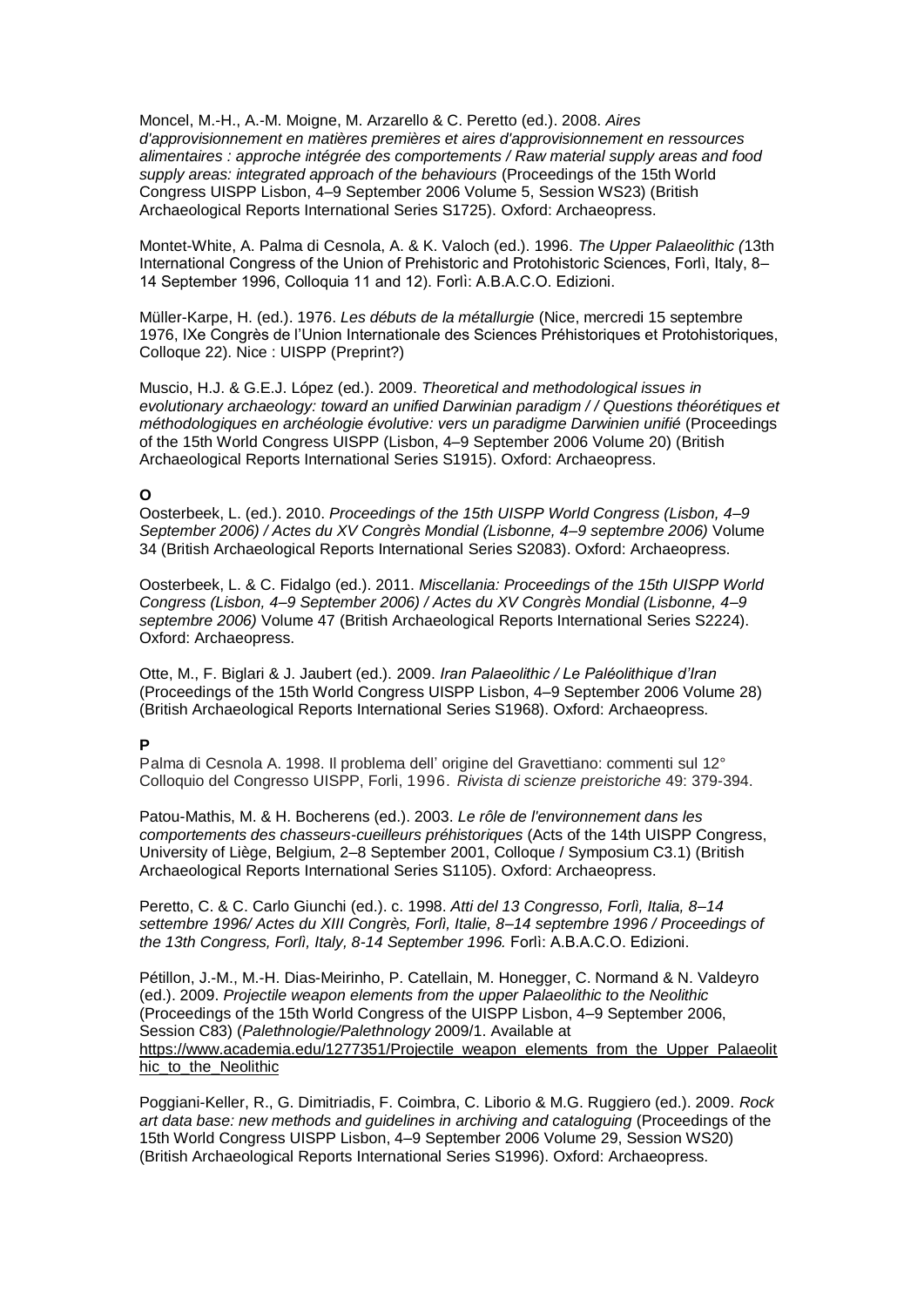Prudêncio, M.I. & M.I. Dias (ed.). 2009. *Sessions C69, C70 and C71: Archaeometry* (Proceedings of the 15th UISPP World Congress Lisbon, 4–9 September 2006 Volume 32) (British Archaeological Reports International Series S2045). Oxford: Archaeopress.

#### **R**

Ranjana Ray, R. & V. Jayaswal (ed.). 2009. *Status of prehistoric studies in the twenty first century in India / Etat de l'art d'études préhistoriques au XXie siècle en Inde* (Proceedings of the 15th World Congress UISPP Lisbon, 4–9 September 2006 Volume 1, Session C01) (British Archaeological Reports International Series S1924). Oxford: Archaeopress.

Rodriguez Casal, A.A. (ed.). 2006. *Le mégalithisme atlantique / The Atlantic megaliths* (Acts of the 14th UISPP Congress, University of Liège, Belgium, 2–8 September 2001*,* Colloque / Symposium 9.4) (British Archaeological Reports International Series S1521). Oxford: Archaeopress.

Ronchi, F. 1996. *Il congresso : fotografie* di Flavio Ronchi dal 13 Congresso dell'Unione Internazionale delle Scienze Preistoriche e Protostoriche, Forlì, 8–14 settembre 1996 / The congress : photographs by Flavio Ronchi from the 13th Congress of the International Union of Prehistoric and Protohistoric Sciences, Forlì, 8–14 September. Forlì: A.B.A.C.O. Edizioni.

### **S**

Scarre, C. (ed.). 2009. *Megalithic quarrying: sourcing, extracting and manipulating the stones*  (Proceedings of the 15th World Congress UISPP Lisbon, 4–9 September 2006 Volume 31, Session WS02) (British Archaeological Reports International Series S1923). Oxford: Archaeopress.

Secrétariat du Congrès / Segreteria del congresso (ed). 1996. *Abstracts : XIII International Congress of the Union of Prehistoric and Prohistoric Sciences : Forlì (Italia) 8-14 September*  1996. Forlì: A.B.A.C.O. Edizioni.

Secrétariat du Congrès / Segreteria del congresso (ed). 1996. *Bolletino dell'Unione internazionale delle scienze preistoriche e protostoriche / Bulletin del' Union internationale des sciences préhistoriques et protohistoriques /Bulletin of the International Union of Prehistoric and Protohistoric Sciences, 13th Congress, Forlì, Italy, 8–14 September1996*. Forlì: UISPP.

Secrétariat du Congrès (ed.). 2003. *Théories et méthodes / Theory and methods* (Acts of the 14th UISPP Congress, University of Liège, Belgium, 2–8 September 2001, Section 1, General sessions and posters) (British Archaeological Reports International Series S1145). Oxford: Archaeopress.

Secrétariat du Congrès (ed.). 2004. *Archéométrie / Archaeometry* (Acts of the 14th UISPP Congress, University of Liège, Belgium, 2–8 September 2001, Section 2, General sessions and posters) (British Archaeological Reports International Series S1270). Oxford: Archaeopress.

Secrétariat du Congrès (ed.). 2004. *Art du Paléolithique Supérieur et du Mésolithique : art*  rupestre, métaphysique, idéologie. Iconographie et mythe du Paléolithique à l'époque *actuelle. Bilan des arts rupestres en Europe / Upper Palaeolithic and Mesolithic Art* (Acts of the 14th UISPP Congress, University of Liège, Belgium, 2–8 September 2001*,* Section 8, General sessions and posters) (British Archaeological Reports International Series S1311). Oxford: Archaeopress.

Secrétariat du Congrès (ed.). 2004. *Epoque romaine / The Roman age* (Acts of the 14th UISPP Congress, University of Liège, Belgium, 2–8 September 2001*,* Section 13, General sessions and posters) (British Archaeological Reports International Series S1312). Oxford: Archaeopress.

Secrétariat du Congrès (ed.). 2004. *Le Mésolithique / The Mesolithic. Landscape-use during the Final Palaeolithic and Mesolithic in NW-Europe. The formation of extensive sites and site-*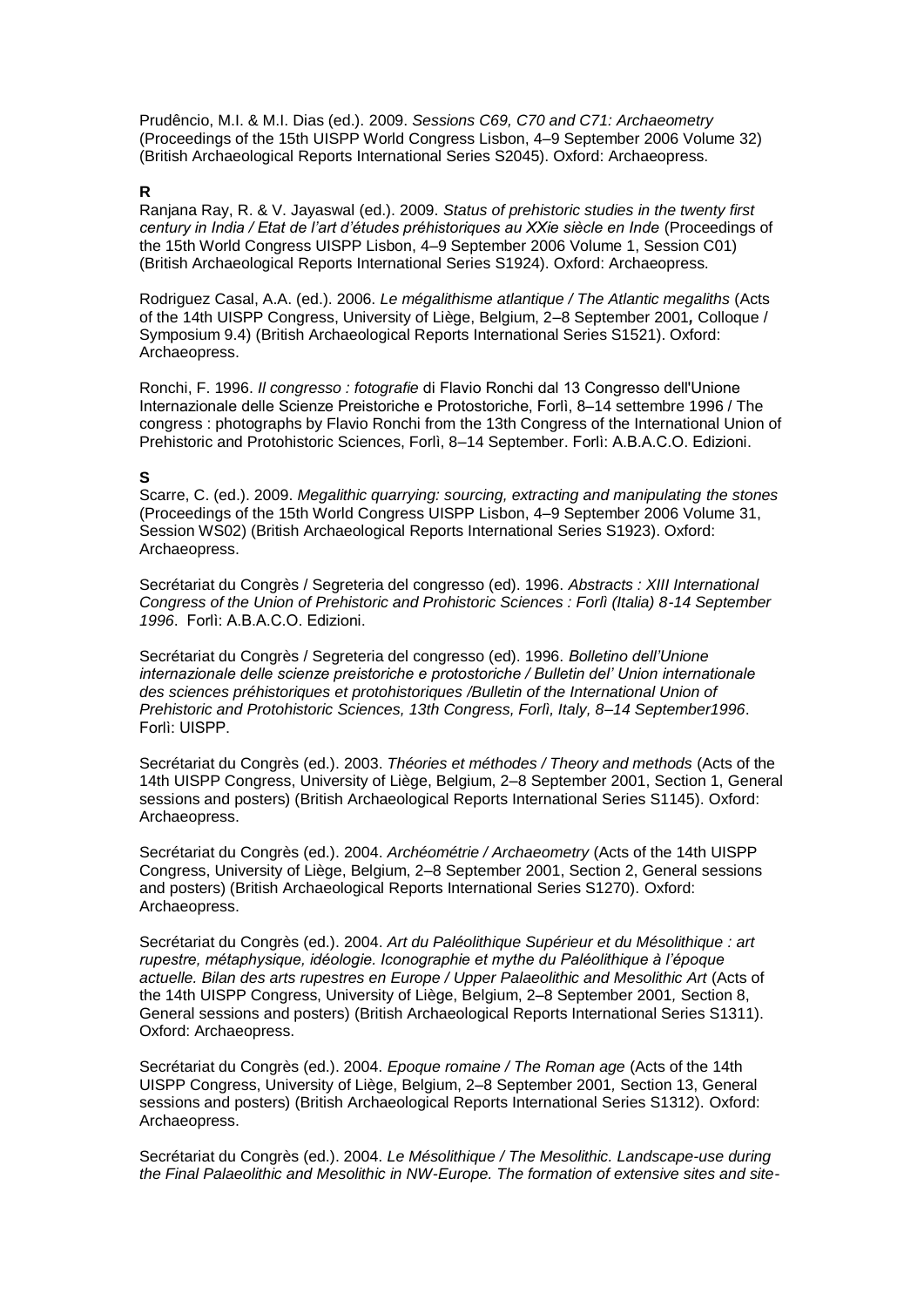*complexes. Late foragers and early farmers of the Lepenski Vir-Schela Cladovei culture in the Iron Gates Gorges. A metamorphosis of technolo*gy (Acts of the 14th UISPP Congress, University of Liège, Belgium, 2–8 September 2001, Section 7) (British Archaeological Reports International Series S1302). Oxford: Archaeopress.

Secrétariat du Congrès (ed.). 2004. *Le Néolithique au Proche Orient et en Europe / The Neolithic in the Near East and Europe. L'âge du cuivre au Proche Orient et en Europe / The Copper Age in the Near East and Europe* (Acts of the 14th UISPP Congress, University of Liège, Belgium, 2–8 September 2001, Sections 9 and 10, *G*eneral sessions and posters) (British Archaeological Reports International Series S1303). Oxford: Archaeopress.

Secrétariat du Congrès (ed.). 2004. *Le Paléolithique Moyen / The Middle Palaeolithic* (Acts of the 14th UISPP Congress, University of Liège, Belgium, 2–8 September 2001*,* Section 5, General sessions and posters) (British Archaeological Reports International Series S1239). Oxford: Archaeopress.

Secrétariat du Congrès (ed.). 2004. *Le Paléolithique Supérieur / The Upper Palaeolithic* (Acts of the 14th UISPP Congress, University of Liège, Belgium, 2–8 September 2001, Section 6*,*  General sessions and posters) (British Archaeological Reports International Series S1240). Oxford: Archaeopress.

Secrétariat du Congrès (ed.). 2004. *Muséographie et société contemporaine / Museum studies and modern society* (Acts of the 14th UISPP Congress, University of Liège, Belgium, 2–8 September 2001, Section 18*,* The history of prehistoric and protohistoric research / Conservation, restauration, protection de l'art paléolithique, General sessions and posters) (British Archaeological Reports International Series S1313). Oxford: Archaeopress.

Secrétariat du Congrès (ed.). 2004. *Paléoécologie / Paleoecology* (Acts of the 14th UISPP Congress, University of Liège, Belgium, 2–8 September 2001, Section 13, General sessions and posters) (British Archaeological Reports International Series S1271). Oxford: Archaeopress.

Secrétariat du Congrès (ed.). 2004. *Premiers hommes et Paléolithique Inférieur / Human origins and the Lower Palaeolithic* (Acts of the 14th UISPP Congress, University of Liège, Belgium, 2–8 September 2001, Section 4, General sessions and posters) (British Archaeological Reports International Series S1272). Oxford: Archaeopress.

Secrétariat du Congrès (ed.). 2005. *Age du Fer en Europe / The Iron Age in Europe* (Acts of the 14th UISPP Congress, University of Liège, Belgium, 2–8 September 2001, Section 12, General sessions and posters) (British Archaeological Reports International Series S1378). Oxford: Archaeopress.

Secrétariat du Congrès (ed.). 2005. *Archéologie et histoire du moyen âge / Archaeology and history of the Middle Ages* (Acts of the 14th UISPP Congress, University of Liège, Belgium, 2– 8 September 2001, Section 14, General sessions and posters) (British Archaeological Reports International Series S1355). Oxford: Archaeopress.

Secrétariat du Congrès (ed.). 2005. *The Bronze Age in Europe and the Mediterranean* (Acts of the 14th UISPP Congress, University of Liège, Belgium, 2–8 September 2001, Section 11, General sessions and posters) (British Archaeological Reports International Series S1337). Oxford: Archaeopress.

Secrétariat du Congrès (ed.). 2006. *Préhistoire de l'Amérique / American Prehistory. Session C17.1: Change in the Andes: origins of social complexity, pastoralism and agriculture* (Acts of the 14th UISPP Congress, University of Liège, Belgium, 2–8 September 2001 Section 17) (British Archaeological Reports International Series S1524). Oxford: Archaeopress.

Secrétariat du Congrès (ed.). 2006. *Préhistoire de l'Asie et de l'Océanie / Asian and Oceanic Prehistory* **(**Acts of the 14th UISPP Congress, University of Liège, Belgium, 2–8 September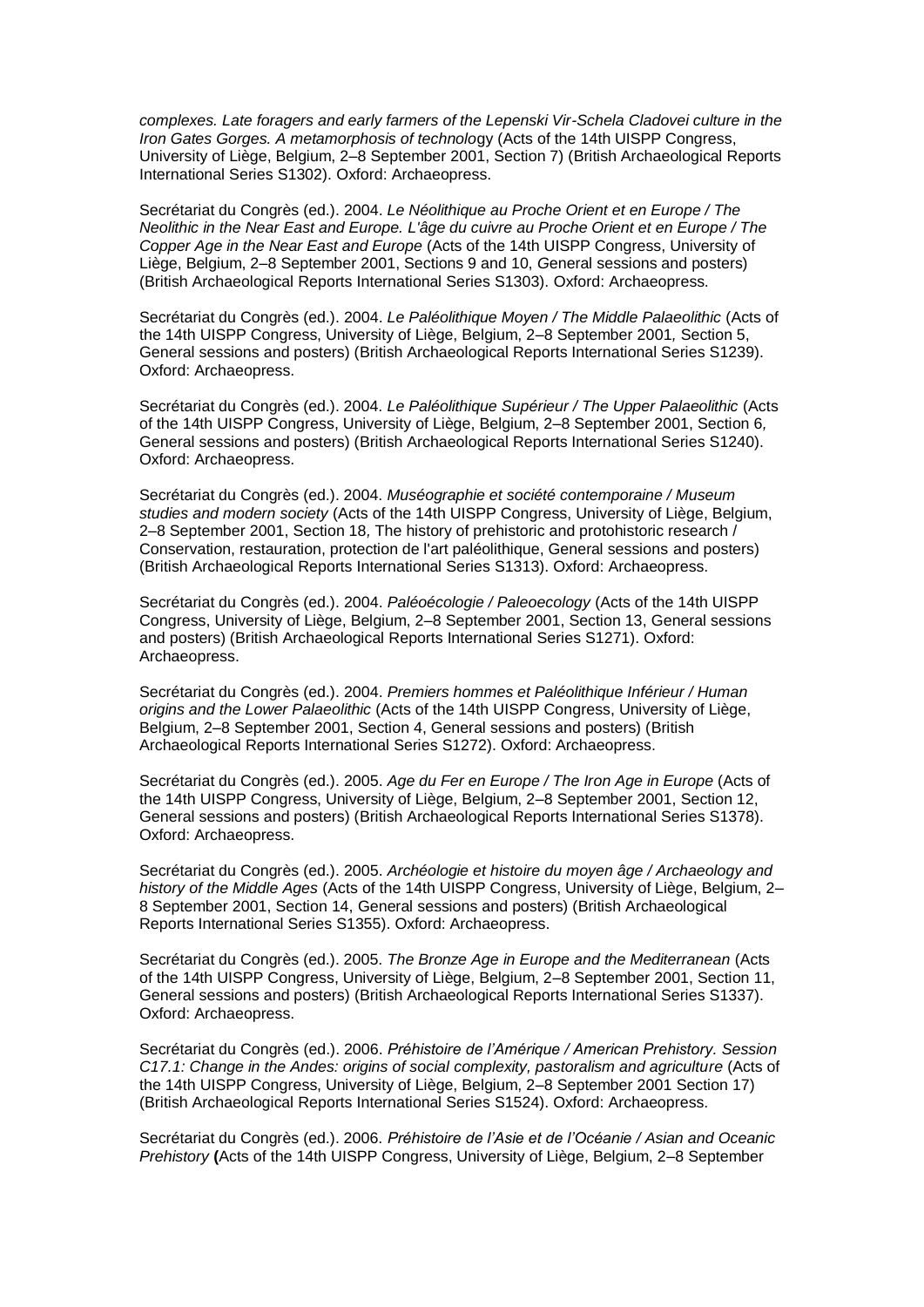2001, Section 16) (British Archaeological Reports International Series S1523). Oxford: Archaeopress.

Secrétariat du Congrès (ed.). 2006. *Préhistoire en Afrique / African Prehistory* (Acts of the 14th UISPP Congress, University of Liège, Belgium, 2–8 September 2001) British Archaeological Reports International Series S1522). Oxford: Archaeopress. AVAILABLE AS PDF DOWNLOAD ONLY.

Seglie, D, M. Otte, L. Oosterbeek & L Remacle (ed.). 2009. *Prehistoric art: signs, symbols, myth, ideology* (Proceedings of the 15th UISPP World Congress Lisbon, 4–9 September 2006 Volume 27, Session C26) (British Archaeological Reports International Series S2028). Oxford: Archaeopress.

Sharpe, K. & J. Clottes (ed.). 2010. *Session C85: European cave art* (Proceedings of the 15th UISPP World Congress Lisbon, 4–9 September 2006 / Actes du XV Congrès Mondial Lisbonne, 4–9 septembre 2006 Volume 35) (British Archaeological Reports International Series S2108). Oxford: Archaeopress.

Simões Abreu, M. (ed.). 2010. *Session S02: Euro-Mediterranean rock art studies*  (Proceedings of the 15th UISPP World Congress Lisbon, 4–9 September 2006 / Actes du XV Congrès Mondial Lisbonne, 4–9 septembre 2006 Volume 35) (British Archaeological Reports International Series S2108). Oxford: Archaeopress.

Sirbu, V. & C. Schuster (ed.). 2012. *Tumuli graves – status symbol of the dead in Bronze and Iron Ages in Europe* (Proceedings of the 16th World Congress of the International Union of Prehistoric and Protohistoric Sciences, Florianópolis, Brazil, 4–10 September 2011 Volume 2) (British Archaeological Reports International Series S2396). Oxford: Archaeopress.

Stancic, Z. & T. Veljanovski (ed.). 2001. *Computing archaeology for understanding the past – CAA 2000, Computer Applications and Quantitative Methods in Archaeology* (Proceedings of the 28th Conference of Computer Applications and Quantitative Methods in Archaeology [CAA] and the Union Internationale des Sciences Préhistoriques et Protohistoriques [UISPP, Commission 4], Ljubljana, April 2000) (British Archaeological Reports International Series S931). Oxford: Archaeopress. AVAILABLE AS PDF DOWNLOAD ONLY.

Sternke, F., L. Eigeland & L.-J. Costa (ed). 2009. *Non-flint raw material use in prehistory: old prejudices and new directions / 'utilisation préhistorique de matières premières lithiques alternatives : anciens préjugés, nouvelles perspectives* (Proceedings of the 15th World Congress UISPP Lisbon, 4–9 September 2006 Volume 11, Session C77) (British Archaeological Reports International Series S1939). Oxford: Archaeopress.

Straus, L. (ed.). 2002. *The role of American archaeologists in the study of the European Upper Palaeolithic* (Acts of the 14th UISPP Congress, University of Liège, Belgium, 2–8 September 2001, Colloque / Symposium 6.6) (British Archaeological Reports International Series S1048). Oxford: Archaeopress.

### **T**

Terradas, X. (ed.). 2005. *L'outillage lithique en contextes ethnoarchéologiques / Lithic toolkits in ethnoarchaeological contexts* (Acts of the 14th UISPP Congress, University of Liège, Belgium, 2–8 September 2001, Colloque / Symposium 1.4) (British Archaeological Reports International Series S1370). Oxford: Archaeopress. AVAILABLE AS PDF DOWNLOAD ONLY.

Théry-Parisot, I., S. Costamagno & A. (ed.). 2009. *Gestion des combustibles au Paléolithique et au Mésolithique : nouveaux outils, nouvelles interprétations / Fuel management during the Palaeolithic and Mesolithic periods: new tools, new interpretations* (Proceedings of the 15th World Congress UISPP Lisbon, 4–9 September 2006 Volume 13) (British Archaeological Reports International Series S1914). Oxford: Archaeopress.